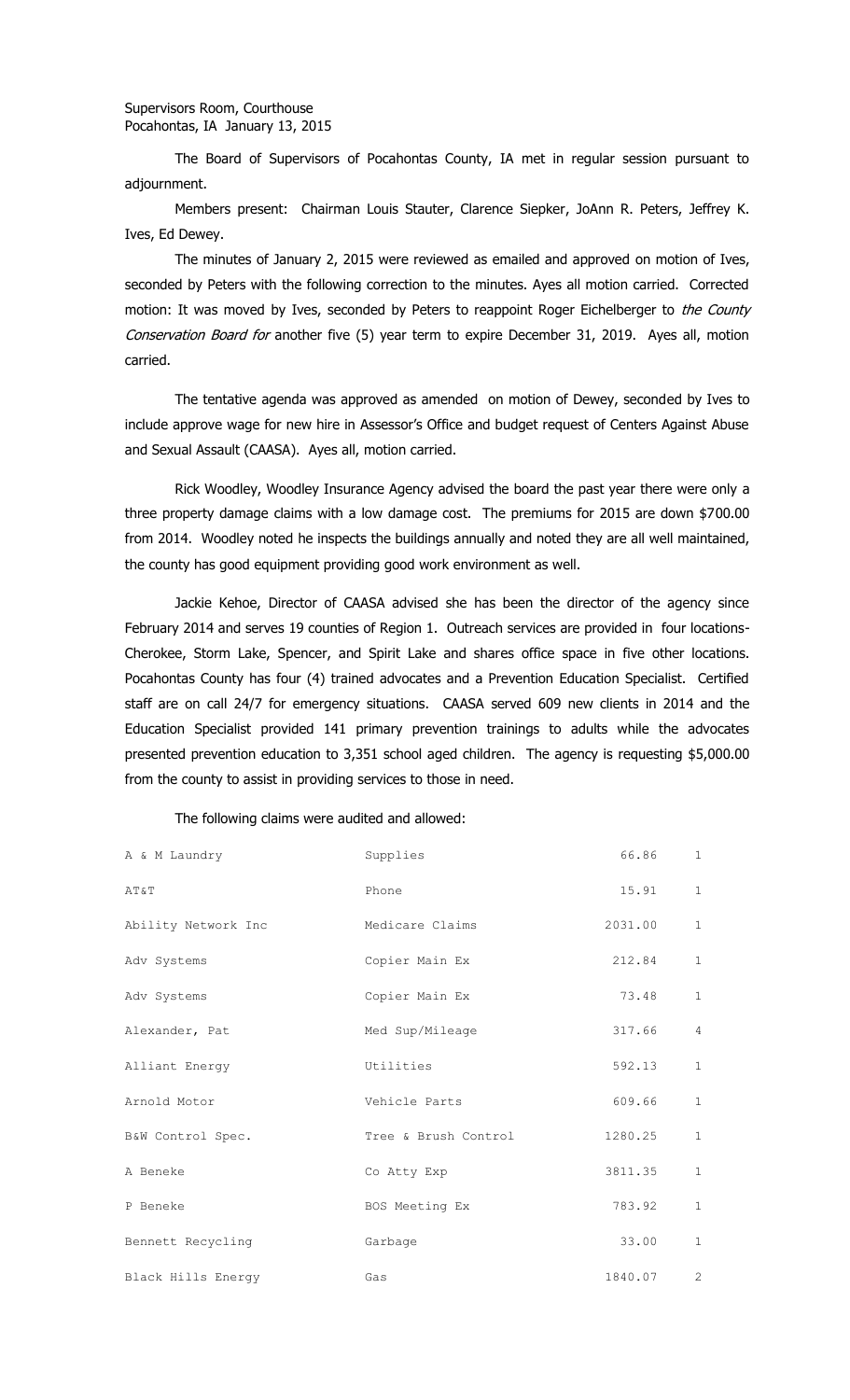| K Block                  | Training Ex                      | 49.15     | $\mathbf{1}$          |
|--------------------------|----------------------------------|-----------|-----------------------|
| Bolton & Menk            | DD 41 Main/Observe Fiber 3826.00 |           | $\mathbf 1$           |
| Bomgaars                 | Supplies                         | 74.99     | $\mathbf 1$           |
| BV Co Journal            | Publications                     | 666.50    | $\mathbf{1}$          |
| Cal Co ECA               | int lts                          | 54.19     | $\mathbf{1}$          |
| Calhoun-Burns            | Bridge Rating/Inspect            | 2061.41   | $\mathbf{1}$          |
| Campbell Supply          | Parts                            | 104.39    | $\mathbf{1}$          |
| CenturyLink              | Phone                            | 499.63    | 12 <sup>°</sup>       |
| J Conlin                 | Mileage                          | 50.00     | $\mathbf{2}^{\prime}$ |
| CJ Cooper & Asso         | Annual Fee/Testing               | 70.00     | $\mathbf 1$           |
| B Dahl                   | Mileage/Phone                    | 334.30    | $\mathbf{1}$          |
| Deyta                    | HHCahps Fee                      | 90.00     | $\mathbf{1}$          |
| Electronic Special       | Repairs/Main                     | 7404.92   | 4                     |
| EMC                      | Lights                           | 1515.34   | $\mathbf{1}$          |
| Robert Enockson          | Tile for Bathroom                | 60.46     | $\mathbf{1}$          |
| Evertek                  | Internet                         | 41.30     | $\mathbf{1}$          |
| Farm & Home              | Supplies                         | 466.61    | 4                     |
| D Ferguson               | Mileage/Phone                    | 207.55    | $\mathbf{1}$          |
| City of Fonda            | Utilities                        | 144.07    | $\mathbf{1}$          |
| Force America            | parts                            | 88.69     | $\mathbf{1}$          |
| Gilmore City             | Utilities                        | 144.31    | $\mathbf 1$           |
| Graham Tire              | Tires                            | 1011.60   | $\mathbf{1}$          |
| Graves Constr            | Fld Dam Cummins                  | 118220.80 | $\mathbf 1$           |
| Great Am Fin             | Copier Lease                     | 70.73     | $\mathbf{1}$          |
| L Hammer                 | Cistern Closure                  | 600.00    | $\mathbf{1}$          |
| Havelock                 | Utilities                        | 420.00    | $\mathbf{1}$          |
| Hoffman Filter           | Disposal Ser                     | 50.00     | $\mathbf{1}$          |
| Hopkins Med Prod         | Med Sup 15439                    | 24.90     | 1                     |
| E Hornor                 | Mileage                          | 500.50    | $\mathbf{1}$          |
| IState Truck             | Supplies                         | 276.55    | $\mathbf{1}$          |
| IA Nat Heritage          | Dues                             | 300.00    | $\mathbf{1}$          |
| ISU                      | Training                         | 160.00    | $\mathbf{1}$          |
| IA State Assoc Assessors | Dues                             | 350.00    | $\mathbf{1}$          |
| IA Workforce             | UI Tax                           | 988.73    | $\mathbf 1$           |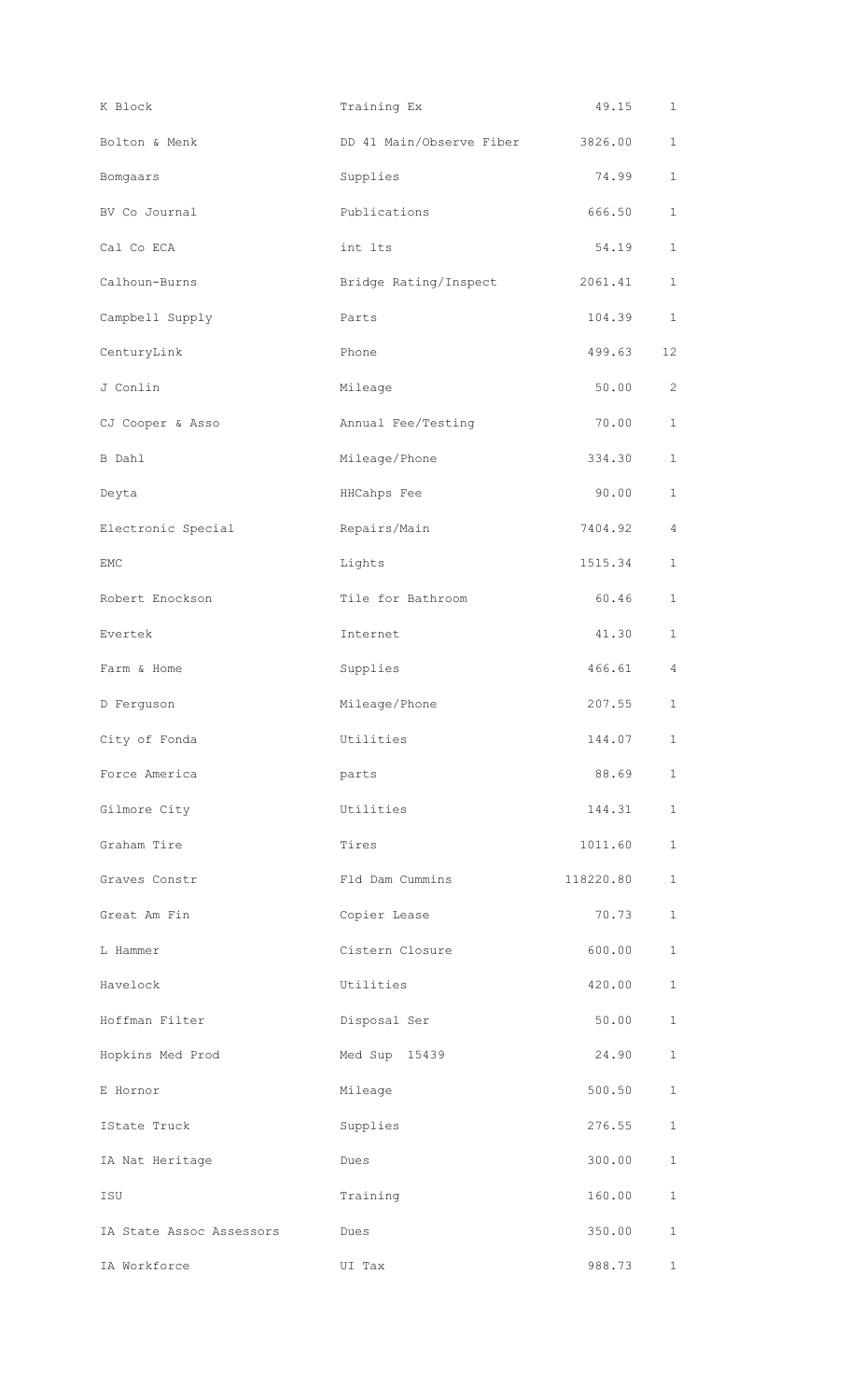| IMWCA                     | Worker Comp          | 7161.00  | $\mathbf{1}$    |
|---------------------------|----------------------|----------|-----------------|
| K Jepsen                  | Basic Needs - Client | 20.00    | $\mathbf{1}$    |
| R Jergens                 | Mileage/Travel Ex    | 223.80   | $\mathbf{1}$    |
| Johnston Auto             | Supplies             | 328.76   | $\mathbf{1}$    |
| Laurens Municipal         | Utilities            | 334.67   | $\mathbf{1}$    |
| Laurens Sun               | Publications         | 952.25   | $\mathbf{1}$    |
| D Linnan                  | N Quonset rent       | 2800.00  | $\mathbf{1}$    |
| Mainstay Sys              | Maintenance          | 237.00   | $\mathbf{1}$    |
| Martin Marietta           | Rdstone              | 20450.26 | $\mathbf{1}$    |
| Mediacom                  | Internet             | 6.42     | $\mathbf{1}$    |
| Menards                   | Supplies             | 535.72   | $\overline{2}$  |
| Kelly T Metzger           | Mileage              | 129.10   | $\mathbf{1}$    |
| MidAmeri Energy           | Utilities            | 83.18    | $\mathbf{1}$    |
| MIDAS                     | Meeting              | 17.25    | $\mathbf{1}$    |
| Midwest Wheel             | Supplies             | 187.78   | $\mathbf{1}$    |
| Moline Farms              | Well Plugged         | 800.00   | $\mathbf{1}$    |
| Murphy Tractor            | filter               | 80.12    | $\mathbf{1}$    |
| M Myers                   | Wages                | 70.00    | $\mathbf{1}$    |
| Napa Auto Parts           | Supplies             | 348.09   | 3               |
| Next Gen Tech             | Comp Main            | 474.01   | $\mathbf{1}$    |
| Northwest Comm            | Internet             | 1625.45  | $7\phantom{.0}$ |
| Northwest Glass Co        | Supplies             | 195.00   | $\mathbf{1}$    |
| Office Elements           | Supplies             | 1724.86  | 14              |
| Office Systems            | Copier Main          | 283.50   | 2               |
| Palmer Mutual Tel         | Telephone            | 314.92   | $\mathbf{1}$    |
| City of Palmer            | Utilities            | 81.00    | $\mathbf{1}$    |
| Matt Parrott              | Form Supplies        | 236.09   | $\mathbf{1}$    |
| City of Plover            | Utilities            | 100.00   | $\mathbf{1}$    |
| Po Co Aud                 | Phone                | 77.95    | 3               |
| Po Co Home Care           | Services             | 7480.00  | $\mathbf{1}$    |
| Po Co Pub Health          | Assessment Ser       | 21.77    | $\mathbf{1}$    |
| Po Co Young Professionals | Dues                 | 50.00    | $\mathbf{1}$    |
| Poca Ford                 | Main Ser             | 4674.47  | 2               |
| Poca Lumber               | Supplies             | 768.29   | $\mathbf{1}$    |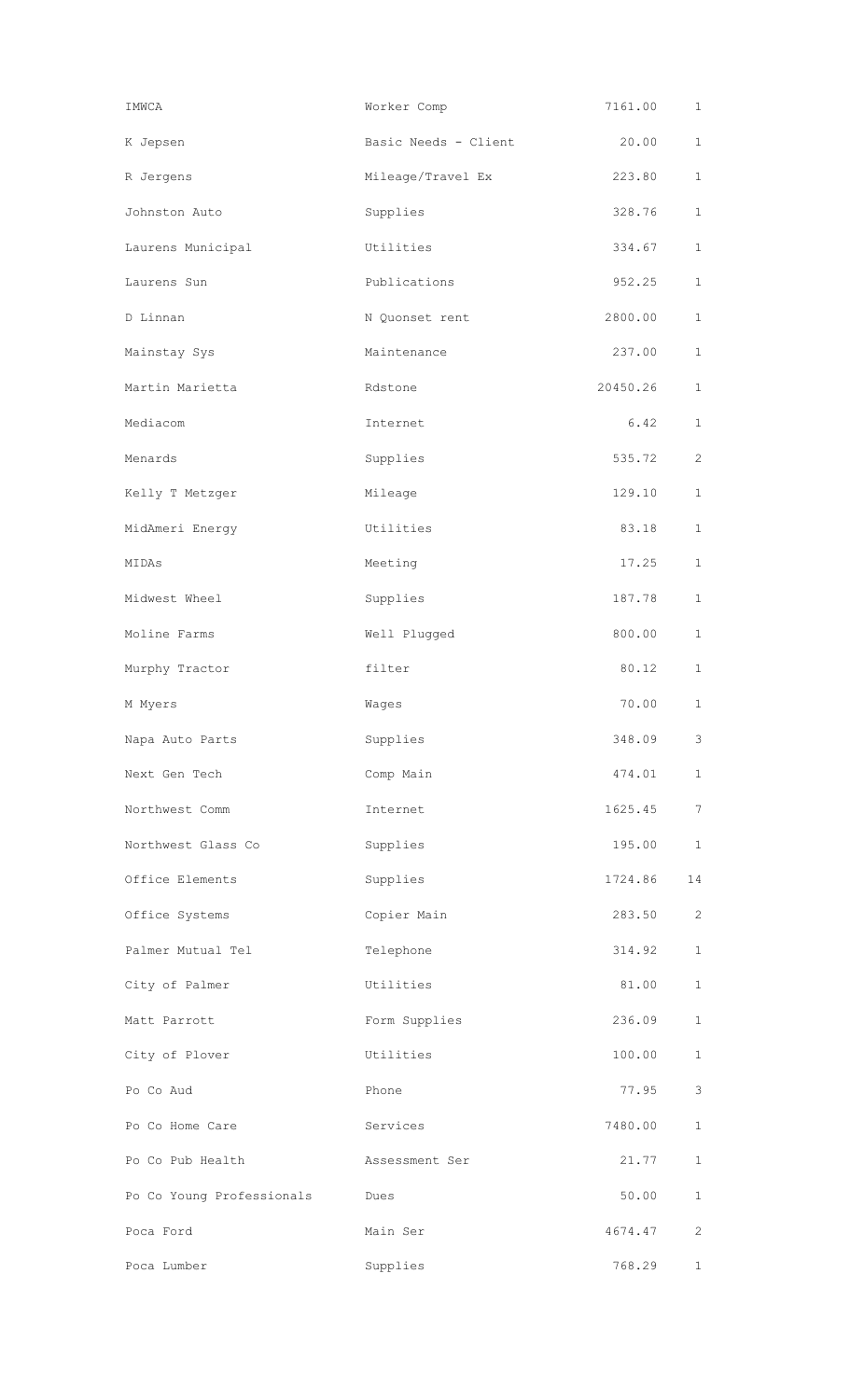| Poca Off Supply    | Supplies               | 3.57     | $\mathbf{1}$   |
|--------------------|------------------------|----------|----------------|
| Poca Sales & Serv  | Repairs/Main           | 832.23   | $\mathbf 1$    |
| City of Pocahontas | Utilities              | 3905.92  | 8              |
| Pro Co-Op          | Supp/Servcs            | 23274.13 | 2              |
| Racom Corp         | Sup/Repairs            | 2774.15  | $\mathbf 1$    |
| RAM Systems        | Maintenance            | 635.00   | $\mathbf 1$    |
| Record Dem         | Publications           | 1593.36  | $\overline{4}$ |
| S reigelsberger    | Mileage                | 314.50   | $\mathbf{1}$   |
| S Richardson       | Phone                  | 50.00    | $\mathbf 1$    |
| Richardson's Serv  | Maint                  | 54.65    | $\mathbf 1$    |
| Roehr Safety Prod  | Safety Sup             | 42.95    | $\mathbf{1}$   |
| City of Rolfe      | Utilities              | 34.91    | $\mathbf{1}$   |
| Rowekamp Ass       | Engr Software          | 250.00   | $\mathbf{1}$   |
| Rubber Inc         | Tires/Parts            | 60.11    | $\mathbf 1$    |
| Sale Barn          | Towing                 | 175.00   | 1              |
| Schneider Corp     | Beacon Host/Staff Aug  | 12715.00 | 1              |
| Schumacker Elev.   | Main 1001176           | 3635.52  | 1              |
|                    |                        |          |                |
| Scott Tech         | ph.maint.              | 158.54   | $\mathbf{1}$   |
| Solutions          | Computer Main/Supplies | 358.16   | $\mathbf{2}$   |
| Sports Rehab       | Services               | 301.50   | $\mathbf 1$    |
| D Stall            | Mileage/Phone          | 448.75   | $\mathbf 1$    |
| Louis Stauter      | BOS/Meeting Ex         | 1162.47  | $\mathbf{1}$   |
| Client             | Services               | 15.00    | $\mathbf 1$    |
| Thrifty White      | Medical                | 238.94   | 1              |
| Vincent Triggs     | BOS/Meeting Ex         | 470.27   | $\mathbf 1$    |
| Universal          | Supplies               | 102.55   | $\mathbf{1}$   |
| US Bank Equip Fin  | Off Equip              | 81.27    | 3              |
| US Cellular        | Phone                  | 383.84   | 4              |
| Verizon            | Phone                  | 112.47   | 2              |
| Vermeer            | Supplies               | 164.43   | $\mathbf 1$    |
| Alice Warner       | Services               | 19.32    | 1              |
| Wex Bank           | Fuel                   | 91.80    | $\mathbf{1}$   |
| Windstream         | Phone/Data             | 360.36   | 1              |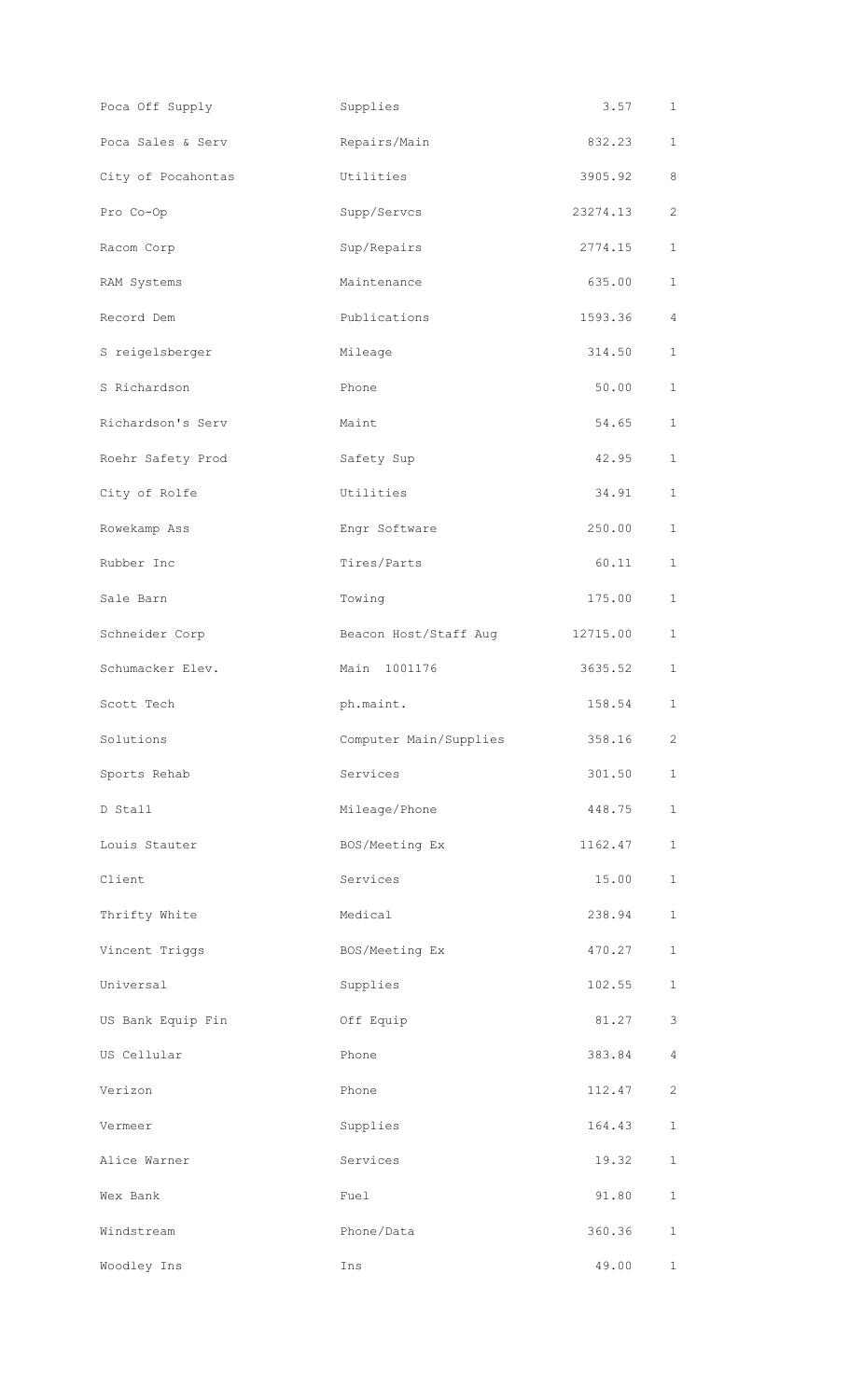| Woods       | Supplies | 44.71     | 2 |
|-------------|----------|-----------|---|
| Ziegler     | Supplies | 5243.56   |   |
| Grand Total |          | 267500.81 |   |

The board reviewed the Construction Evaluation Resolution for confinement facilities. Said resolution provides the opportunity for boards of supervisors to conduct an evaluation of every construction permit application and provide input if such facility shall be built or denied. It was moved by Ives, seconded by Peters to adopt the resolution. The chairman called the question with the following recorded vote: ayes – Siepker, Peters, Ives, Dewey, Stauter; nays – none. Whereby the resolution was duly adopted to-wit:

## **Resolution 2015-01-#05**

WHEREAS, Iowa Code Section 459.304(3) 2003 sets out the procedure if a board of supervisors wishes to adopt a "construction evaluation resolution" relating to the construction of a confinement feeding operation structure; and

WHEREAS, only counties that have adopted a construction evaluation resolution can submit to the Department of Natural Resources (DNR) an adopted recommendation to approve or disapprove a construction permit application regarding a proposed confinement feeding operation structure; and

WHEREAS, only counties that have adopted a construction evaluation resolution and submitted an adopted recommendation may contest the DNR's decision regarding a specific application; and

WHEREAS, by adopting a construction evaluation resolution the board of supervisors agrees to evaluate every construction permit application for a proposed confinement feeding operation structure received by the board of supervisors between February 2015 and January 31, 2016 and submit an adopted recommendation regarding that application to the DNR; and

WHEREAS, the board of supervisors must conduct an evaluation of every construction permit application using the master matrix created in Iowa Code Section 459.305, but the board's recommendation to the DNR may be based on the final score on the master matrix or be based on reasons other than the final score on the master matrix;

NOW THEREFORE, BE IT RESOLVED BY THE BOARD OF SUPERVISORS OF POCAHONTAS COUNTY that the Board of Supervisors hereby adopts this construction evaluation resolution pursuant to Iowa Code Section 459.304(3).

It was moved by Ives, seconded by Siepker to dispense with the reading of the minutes at the meeting with approval by vote with prior review of the minutes. Ayes all, motion carried.

It was moved by Dewey, seconded by Ives to approve the wage of \$28,000.00 annually effective January 2, 2015 for Kelly Haberl, Clerk in the County Assessor's office. Ayes all, motion carried.

Supervisor Ives advised the board has previously discussed the repairs needed in areas of the courthouse to enclose the duct work for the geothermal system. Al Sroufe has inspected the areas with each area needing a different type of repair. He can provide specifications for the areas to be used for bidding purposes and be reimbursed for that service or make a repair and see what the cost will be prior to moving forward. The board concurred to have the offices of the second floor repaired at this time.

It was moved by Peters, seconded by Siepker to approve the bill of Bolten & Menk, Inc of Spencer in the amount of \$2,150.00 for engineering services for Jt D.D. 43-72, authorize the chair to sign and forward to Calhoun County for payment. Ayes all, motion carried,

Russ Jergens, Safety Coordinator reminded the board that the workman's compensation carrier had recommended the board provide a celebration of safety recognition if employees/departments remain free of claims. The employees have had fewer injuries and the premiums have been reduced. The safety committee would like a budget of \$5,000-\$10,000 to expend if necessary.

Jack Moellering, County Engineer and Don Cirks, Road Superintendent presented a utility agreement with Windstream for the installation of cable 1.5 miles north of C49. It was moved by